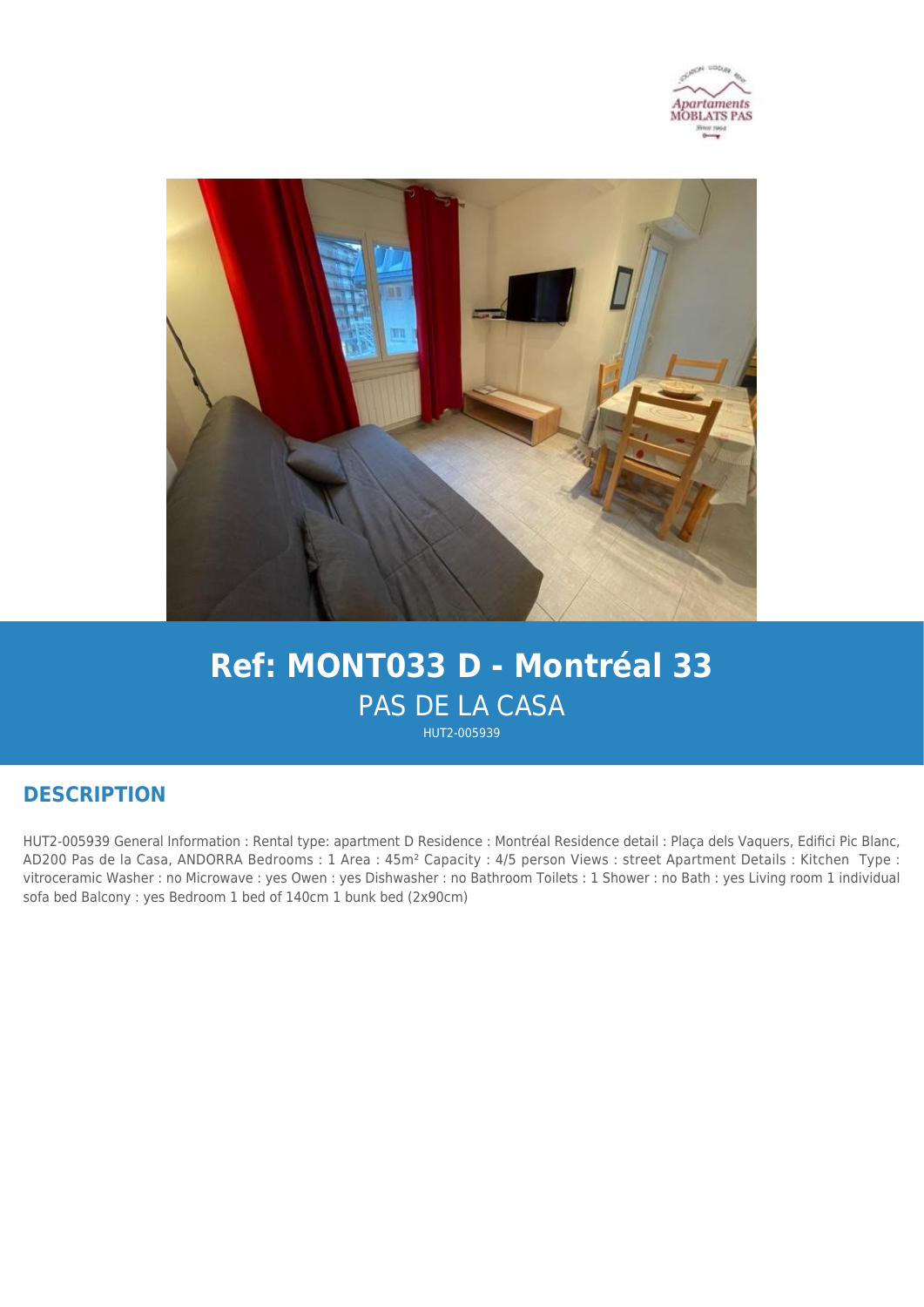

#### **General**

Type of Property: **Apartment** m2: **40** m2: **10** m2 plot: **0** Distance from the beach: Year of construction: Distance from the beach:<br>Type of pool:

**Views: No views** 

#### **Characteristics**

Number of rooms: 1 Toilets: 1 Bathrooms with bathtub: 1<br>Bathrooms with shower: 0 Double beds: 1 Single beds: 0 Bathrooms with shower: 0 Bunk beds: 2 Cribs: 0 Cribs: 0 Sofa beds: 1 Type of kitchen:

#### **Other Features**

Balcony

### **Equipment**

Heating **Kettle Communist Communist Research** Coven Microwave Coffee maker Refrigerator<br>
Hot water tank Free Wifi Shane Macuum clea Toaster

Free Wifi **Vacuum cleaner**